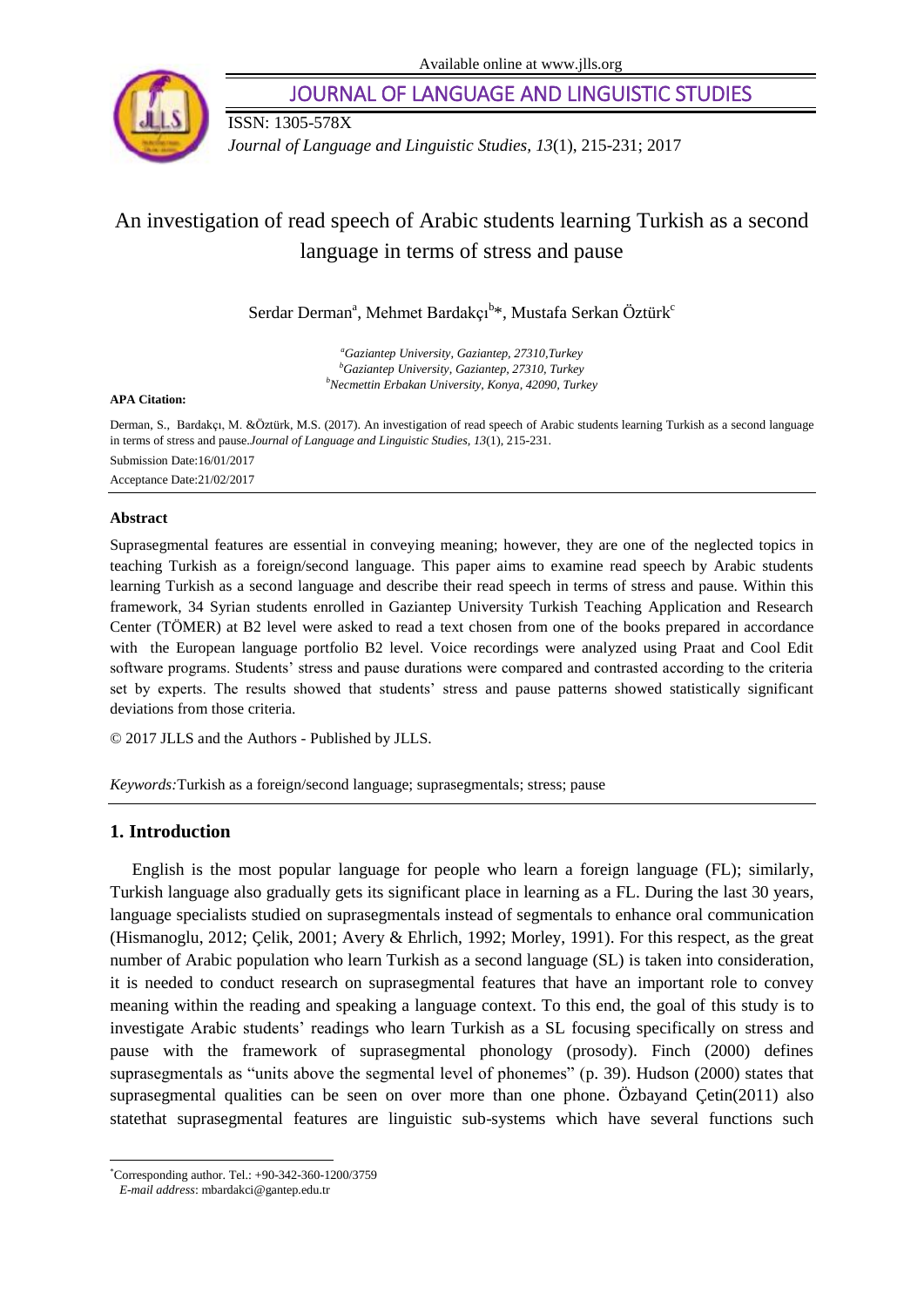aslength, stress, intonation, pitch, pause and these terms are directly related to syllable, word and sentence.

## *1.1. Stress and Pause*

Ladefoged (2006) explains *stress*as"a kind of suprasegmental feature of utterances", and states that it cannot be found in individual vowels or consonants but in the whole syllables. If a syllable or a word is pronounced with higher pitch than other syllables or words, it can be said that it is stressed. Accordingly, the listeners can hear that stressed syllable in a word louder, stronger, and slightly higher than the rest or the unstressed ones.

To understand stress, one should consider both word and sentence stress. For the word stress, we shall distinguish two degrees of stress as shown below: primary stress is on 1 and secondary stress is on 2.

*categorical*/k **æ** t ə g **ʋ** rk l/

**21** Collins and Mees (2013, p.130)

In English, four phonetic variables appear to be the most significant indicators of stress: intensity, pitch variation, vowel quality and vowel duration.

|                 | <b>Stressed</b>                | <b>Unstressed</b>                 |
|-----------------|--------------------------------|-----------------------------------|
| 1 Intensity     | Articulation with greater      | Less breath/muscular effort       |
|                 | breath/muscular effort         | Perceived as having less          |
|                 | Perceived as greater loudness  | loudness                          |
| 2 Pitch         | Marked change in pitch         | Syllables tend to follow the      |
|                 |                                | pitch trend set by previous       |
|                 |                                | stressed syllable                 |
| 3 Vowel quality | May contain any vowel          | Generally have central vowels     |
|                 | (except / e)                   | /e x $k$ / or syllabic consonants |
|                 | Vowels have clear (peripheral) | Vowels may have centralized       |
|                 | quality                        | quality                           |
|                 | Diphthongs have clearly        | Diphthongs tend to have a         |
|                 | defined glide                  | much reduced glide                |
| 4 Vowel         | Vowels have full length        | Vowels are considerably           |
| duration        |                                | shorter                           |
|                 |                                | Collins and Mees $(2013, p.130)$  |

**Table 1**. Characteristics of stressed and unstressed syllables

Collins and Mees (2013) explain that many of the potential stress of words are lost in connected speech. So, in general, words which carry little information normally lose stress. These are the words important for the structure of the sentence, i.e. function words (articles, auxiliary verbs, verb be, prepositions, pronouns, conjunctions). Content words (nouns, main verbs, adjectives, most adverbs), which carry high information load, are normally stressed.

"I've heard that Jack and Jane spent their holidays in Jamaica. FF C F C F C C F C F C  $(C =$  content word,  $F =$  function word)" (p.135)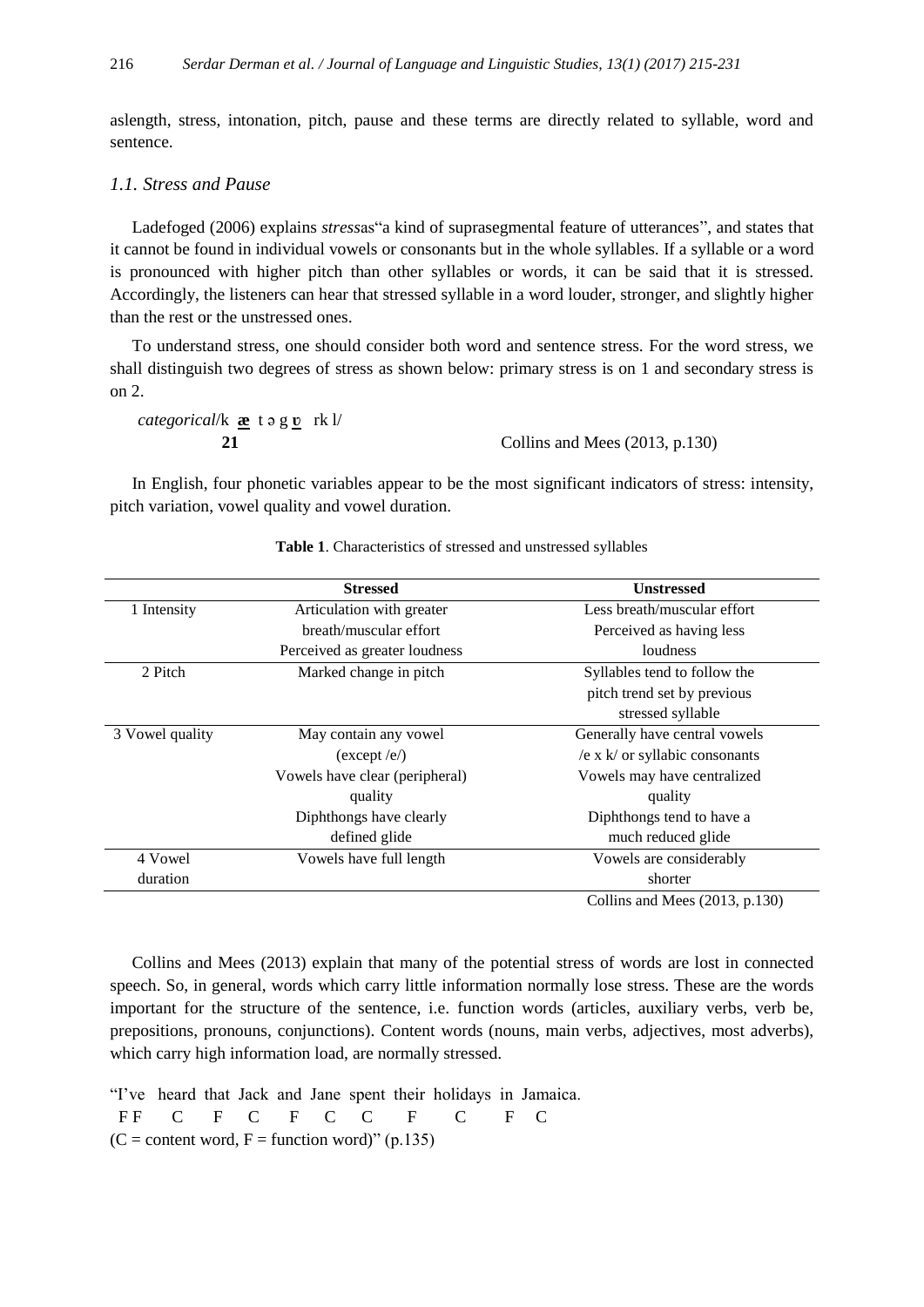*Pause* is one of the prosodic features which accomplish the phonological and delimiting function in sentence level and its constituents. At the end of 60s, the pioneering figure of pausology Goldman-Eisler (1968) created pausological measurement conventions which can be done through detailed analysis of spectrographic printouts. Following them, various linguists have studied pause from different point of views. Vogel (1986) carried out a study on hesitation pauses. For him, pauses are used to show the limits of prosodic components such as phonological utterance and intonational phrases-elements which incorporate phonological, syntactical, semantic, and pragmatic messages that can be found in clauses and its parts; furthermore, they can be found in phrases or sentences. In this way, one can find whether there is hesitation through the predictability of relation between pause points and prosodic components. Later, Taylor and Black (1998) developed a formula to calculate students' correct pauses, which will be explained in data analysis.

From a descriptive point of view, pauses are divided into two categories in general use. The first one is physical and linguistic pauses which contain intra-segmental and inter-lexical pauses, the latter are psychological and psycholinguistic which include pauses in terms of their origin and function. As seen above, pauses have an important role in determining the speaker as fluent or not (Zellner, 1994).

When it comes to the relationship of stress and pause in reading aloud and speaking skills, Schwanenflugel et al (2004) claim that one should consider (a) perceived changes in pitch, (b) stress or loudness, (c) duration and pausing, because prosodic reading allow readers to chunk group of words into phrases and meaningful units in terms of syntactic structure of text . For them, age is an important factor to use both stress and pausing strategies appropriately. Namely, to read prosodically, age is a significant factor to understand and use prosodic features in spoken language, for instance; 8 year old children cannot perform prosodic *stress* patterns to convey meaning and to comprehend the difference between these sample sentences: Beth is already **at** the party and Beth is **already** at the party. Schwanenflugel et al (2004) also state that pauses may be effective through commas like Lesley came, she saw, and she conquered, but may not be effective for these sentences: Lesley wanted the one with the red, white, and blue sprinkles. Through these examples, it can be said that as written texts have longer sentences which tax short term memory, prosodic features must be abstracted by oral readers while reading aloud.

#### *1.2. Research questions*

This study tries to describe TSL learners' read speech and reveal their use of suprasegmental features, particularly the use of stress and pause. To this aim this study seeks to find answers to the following research questions:

- 1. To what extent are Arabic TSL learners successful in using primary word stress while reading aloud?
- 2. To what extent are Arabic TSL learners successful in using pause while reading aloud?

## **2. Method**

Since the present study aims to describe TSL learners' use of stress and pause in their readspeech, a descriptive survey model was adopted. Karasar (1998, p. 77) defines descriptive survey model saying "current situation is tried to be described as it is in a descriptive survey model".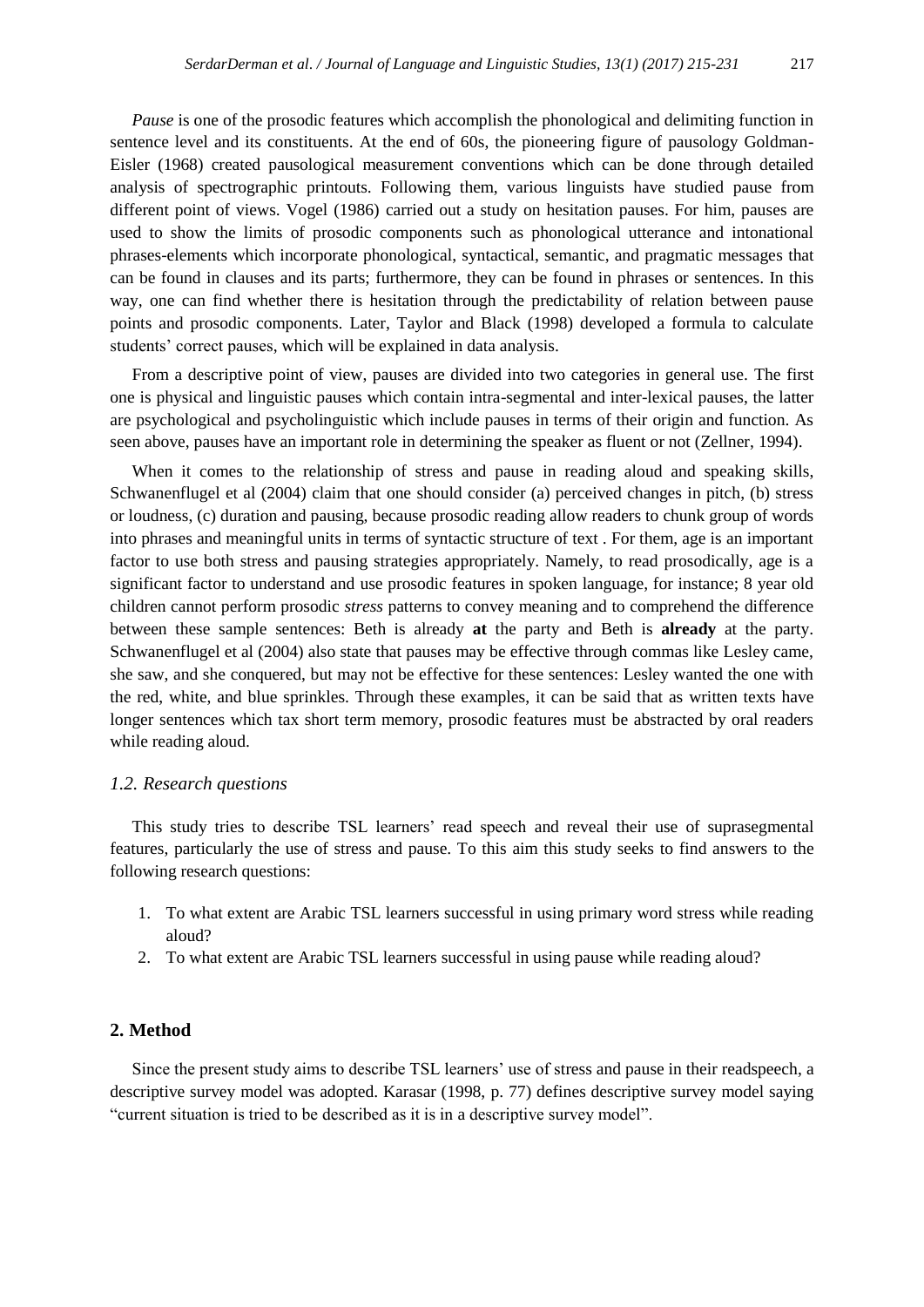#### *2.1. Sample / Participants*

The population of this study included TSL learners whose mother tongue is Arabic. The study group consisted of 34 (15 female, 19 male) Syrian students learning Turkish as a second language at a state university. The participants enrolled in Turkish courses at B2 level at TÖMER (Turkish Teaching Application and Research Center) during the 2014-2015 academic year. The learners voluntarily participated in the study and their age range was between 19 and 24. All the participants came to Turkey at the same time and they passed through each level (A1, A2, B1 and B2) in two different classes with same instructors.

## *2.2. Data collection procedures*

The data for the study were collected by having students read a text aloud. The text was chosen from a book prepared according to European language portfolio B2 level by Gazi University TÖMER (Kurt &Temur, 2013, p. 15). Students' voice recordings were used to determine their use of stress and pausing patterns while reading aloud. While selecting the appropriate text, three experts in teaching Turkish to foreigners were asked about the relevance of the text for the study. The experts reached a consensus that the text was appropriate for their levels. The text was comprised of six sentences. Before the application, to make them familiar with the text students were given some rehearsal time. Then they were asked to read the text loud and their voices were recorded in a sound-treated room.

#### *2.3. Data analysis*

Students' voices, recorded by a digital voice recorder with a noise cut function, were analyzed using Praat and Cool Edit pro speech analysis software programs. Praat5.4.01 (2014) software was utilized to detect students' word stress, and then the stressed syllables were determined according to the data gathered by this software. The students' word stress placements were compared to the ones identified before by three qualified subject matter experts. Thus, the ratio of the students' correct word stress production was determined.

Students' voice recordings were analyzed by Cool Edit Pro software, a program which could also make various sound analyses, and the pauses done by students during reading were spotted. The places of necessary pauses during loud reading were ascertained by three experts, and students' pauses were determined accordingly.

All the voice recordings were not included in the data analysis process, the ones related to the research questions were analyzed. The analyses about pausing were limited to the following issues:

- 1. The number of pauses in the right place.
- 2. The number of missing pauses although it is necessary while reading.
- 3. The number of pauses in the wrong place or pause insertion.
- 4. Total number of incorrect pauses.

In the present study, the formula developed by Taylor and Black (1998) was used to calculate the ratio of the students' pauses. The formula is as follows:

- 1. The number of correct pauses  $= (B I)/B \times 100\%$
- 2. The number of missing pauses  $= D/T x 100\%$
- 3. The number of pause insertion =  $I/(N-T)x$  100%
- 4. Total number of incorrect pauses  $= I/B \times 100\%$
- B= (students' total number of pauses)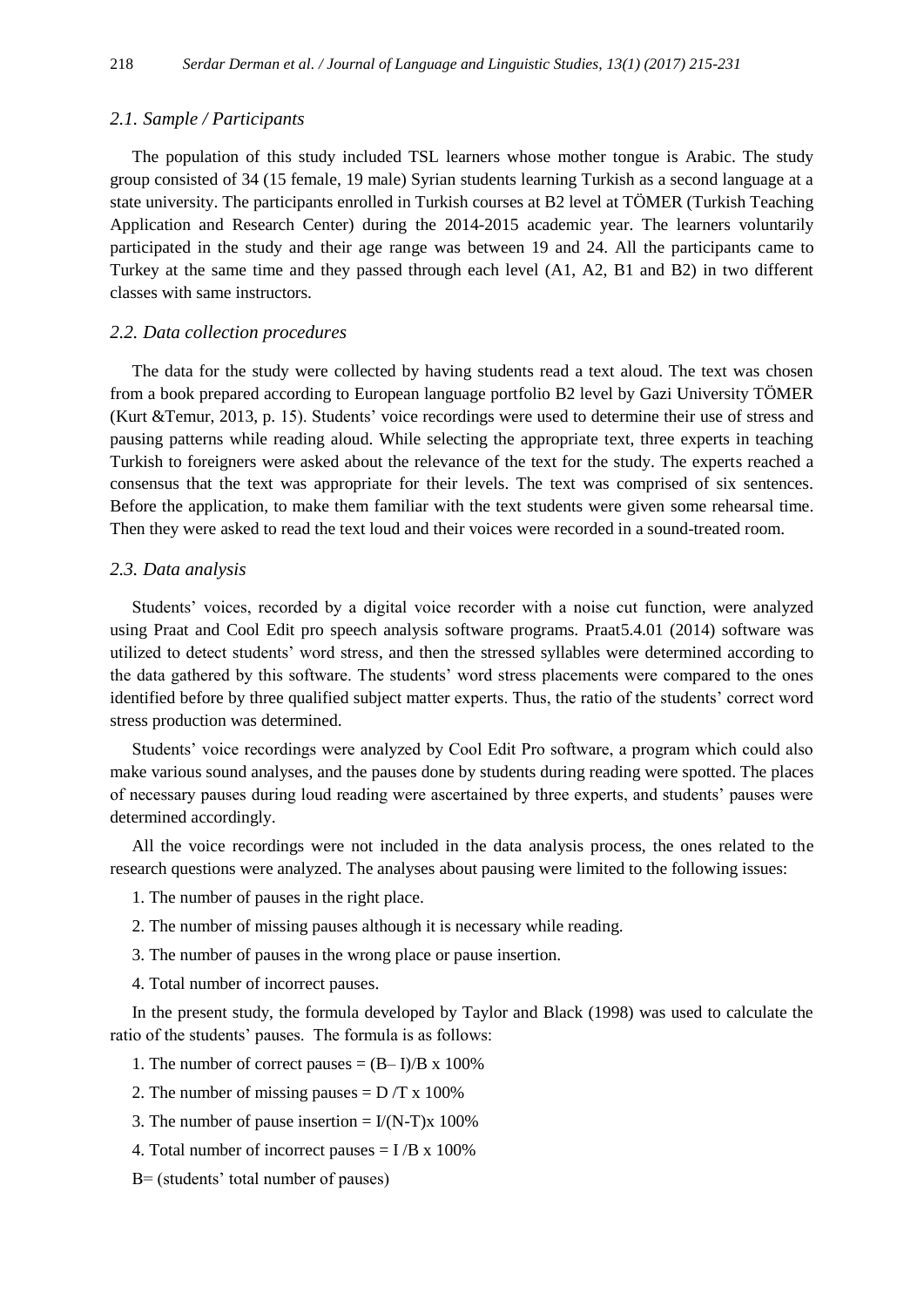- I= (the number of pause insertion)
- $D=$  (the number of missing pauses)
- T= (the number of necessary pause)

N= (the number of total pauses that could be appropriate in the text).

## **3. Results**

Table 2 below presents the correct places of primary stressed syllables and the frequencies of the students' stress placements.

| Word                | Syllable1 | Syllable2 | Syllable3 | Syllable4 | Syllable5 | Syllable6 |
|---------------------|-----------|-----------|-----------|-----------|-----------|-----------|
| insanla' <i>rin</i> | 11,76     | 35,29     | 5,88      | 47,06     |           |           |
| yaşamla' <u>rı</u>  | 11,76     | 41,18     | 20,59     | 26,47     |           |           |
| süre'since          | 2,94      | 26,47     | 14,71     | 55,88     |           |           |
| ihti'yac            | 8,82      | 11,76     | 76,47     |           |           |           |
| duydukla'rı         | 11,76     | 41,18     | 0,00      | 47,06     |           |           |
| 'belki              | 17,65     | 82,35     |           |           |           |           |
| sami'mi             | 5,88      | 47,06     | 47,06     |           |           |           |
| dosta'ne            | 11,76     | 41,18     | 47,06     |           |           |           |
| ilişki'ler          | 2.94      | 14,71     | 58,82     | 23,53     |           |           |
| <u>'i</u> ken       | 17,65     | 82,35     |           |           |           |           |
| gi' <b>de</b> rek   | 8,82      | 38,24     | 52,94     |           |           |           |
| menfaa'te           | 5,88      | 44,12     | 0,00      | 50,00     |           |           |
| dö'nük              | 8,82      | 91,18     |           |           |           |           |
| ilişki'ler          | 5,88      | 20,59     | 64,71     | 8,82      |           |           |
| için'de             | 8,82      | 23,53     | 67,65     |           |           |           |
| olmala'rı           | 14,71     | 26,47     | 5,88      | 52,94     |           |           |
| bire'yi             | 17,65     | 14,71     | 67,65     |           |           |           |
| top'lum             | 35,29     | 64,71     |           |           |           |           |
| için'de             | 8,82      | 17,65     | 73,53     |           |           |           |
| yalnızlı'ğa         | 11,76     | 23,53     | 2,94      | 61,76     |           |           |
| sürüklemek'tedir    | 11,76     | 44,12     | 8,82      | 11,76     | 5,88      | 17,65     |

Table 2. The frequencies of students' correct and incorrect stress placements for the first sentence of the text.

When the table is examined it is seen that learners put the primary stress correctly for the words of the first sentence respectively as *"insanların"* 47.06%, *"yaşamları"*26.47%, *"süresince"* 14.71%, *"ihtiyaç"* 76.47%, *"duydukları"* 47.06%, *"belki"* 17.65%, *"samimi"* 47.06%, *"dostane"* 47.06%, *"ilişkiler"* 23.53%, *"iken"* 17.65%, *"giderek"* 38.24%, *"menfaate"* 50%, *"dönük"* 91.18 %, *"ilişkiler"* 8.82%, *"içinde"* 67.65%, *"olmaları"* 52.94%, *"bireyi"* 67.65%, *"toplum"* 67.71, *"içinde"*  73.53%, *"yalnızlığa"* 61.67%, *"sürüklemektedir"* 5.88%.

As can be seen from Table 2, learners successfully put the primary stress on the words *"dönük"* (91.18%) and *"içinde"* (73.53% and 67.65). However, they put the primary stress incorrectly on the words *"sürüklemektedir"* (5.88%), *"süresince"* (14.71%) and *"belki"* (17.65%). It was observed that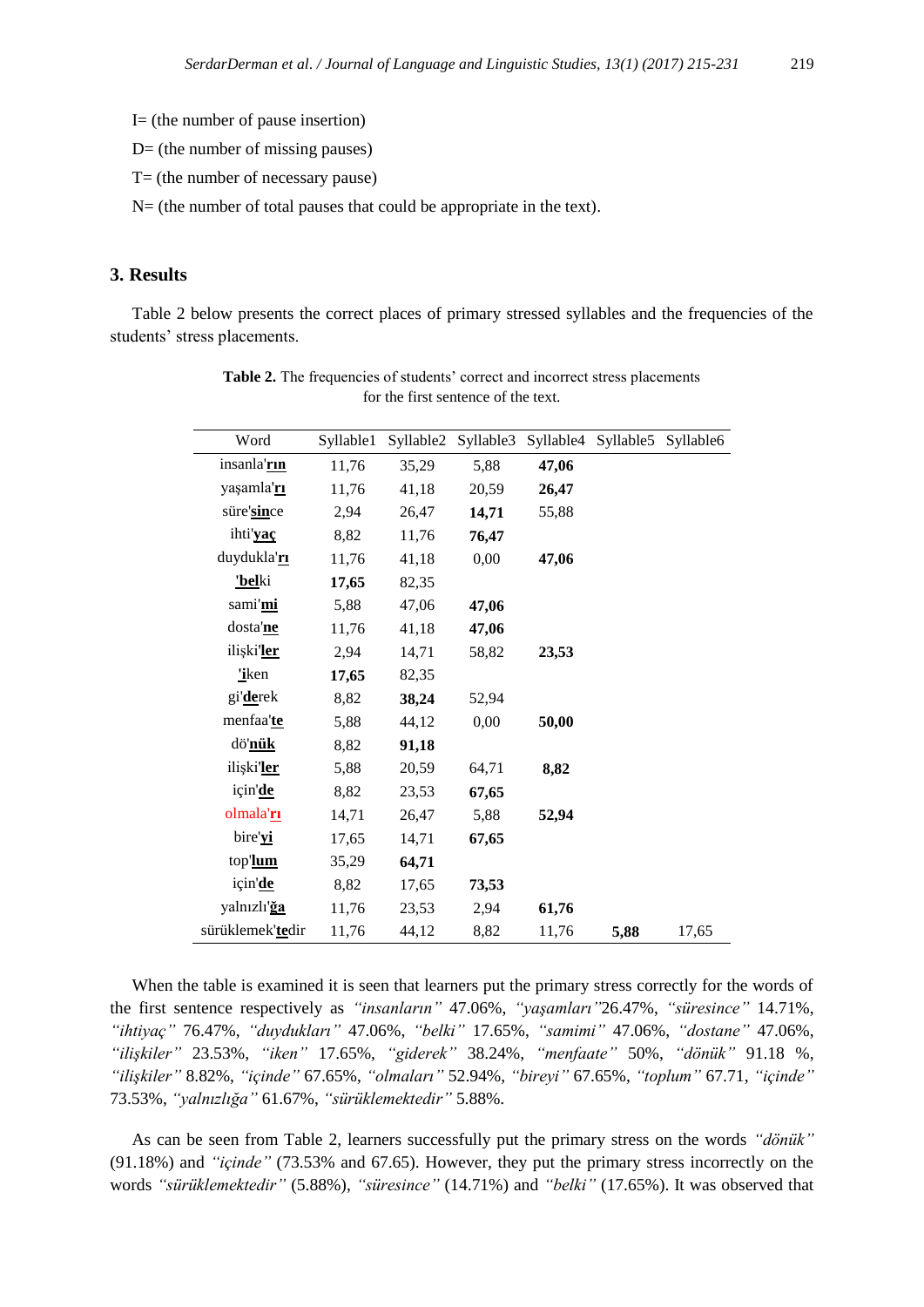students' correct stress ratio was low in words whose primary stress is not on the final syllable such as *belki, iken, sürüklemektedir, süresince*and so on. It can be said that because the word stress is generally put on the final syllable in Turkish, learners' overgeneralizations lead them to make mistakes while reading. The words *"ilişkiler"* and *"içinde"* took place twice in the sentence; however, the correct stress ratio for the first time for *"ilişkiler"* was 23.53%, it was 8.82% for the second time; the correct stress ratio for the first time for *"içinde"* was 67.65%, it was 73.53% for the second time. Many of the learners put stress on –ki syllable in *"ilişkiler"* (58.82% in the first and 64.71% in the second time it occurs). This can be explained by the nature of  $/k/$  sound in  $-ki$  syllable because it is a voiceless plosive stop. The changes of the stress ratio for the word *"içinde"* can be accepted as normal when the dynamics of read speech are considered.

Table 3 shows the correct places of primary stressed syllables and the frequencies of the students' stress placements for the second sentence of the text.

| Word            | Syllable1 | Syllable2 | Syllable3 | Syllable4 Syllable5 |       |
|-----------------|-----------|-----------|-----------|---------------------|-------|
| Çıkarla'rın     | 11,76     | 38,24     | 5,88      | 44,12               |       |
| plan'da         | 2,94      | 47,06     | 50,00     |                     |       |
| oldu'ğu         | 20,59     | 32,35     | 47,06     |                     |       |
| toplum'da       | 29,41     | 29,41     | 41,18     |                     |       |
| ilişki'ler      | 2,94      | 23,53     | 38,24     | 35,29               |       |
| sev'gi          | 11,76     | 88,24     |           |                     |       |
| say'gı          | 2,94      | 97,06     |           |                     |       |
| yardımlaş'ma    | 2,94      | 14,71     | 14,71     | 67,65               |       |
| dayanış'ma      | 5,88      | 5,88      | 38,24     | 50,00               |       |
| 'özveri         | 29,41     | 26,47     | 44,12     |                     |       |
| gi'bi           | 17,65     | 82,35     |           |                     |       |
| değerle're      | 14,71     | 20,59     | 8,82      | 55,88               |       |
| de'ğil          | 52,94     | 47,06     |           |                     |       |
| konu' <b>su</b> | 35,29     | 32,35     | 32,35     |                     |       |
| çıkarla'n       | 14,71     | 29,41     | 2,94      | 52,94               |       |
| daya'lı         | 17,65     | 0,00      | 82,35     |                     |       |
| o'larak         | 11,76     | 29,41     | 58,82     |                     |       |
| yürümek'tedir   | 0,00      | 20,59     | 55,88     | 8,82                | 14,71 |

Table 3. The frequencies of students' correct and incorrect stress placements for the second sentence of the text

When we examine the table we can see that learners put the primary stress correctly in the ratio as *"çıkarların"* 44.12%, *"planda"* 50.00%, *"olduğu"* 47.06%; *"toplumda"* 41.18%, *"ilişkiler"* 35.29%; *"sevgi"* 88.24%, *"saygı"* 97.06%, *"yardımlaşma"* 67.65%, *"dayanışma"* 50.00%, *"özveri"* 29.41%, *"gibi"* 82.35%, *"değerlere"* 55.88%, *"değil"* 47.06%, *"konusu"* 32.35%, *"çıkarlara"* 52.94%, *"dayalı"* 82.35%, *"olarak"* 29.41%, *"yürümektedir"* 8.82% .

When the above table is examined, it is seen that students successfully put the stress on the correct syllable in words *"saygı"* (97.06%), *"sevgi"* (88.24%) and *"dayalı"* (82.35%). These words have two or three open syllables and they have the primary stress on the final syllable as it is generally the case in Turkish. However, students made mistakes in words like *"yürümektedir"* (8.82%), *"özveri"*  (29.41%) ve*"olarak"* (29.41%); their success rate was very low in these words. The reason for this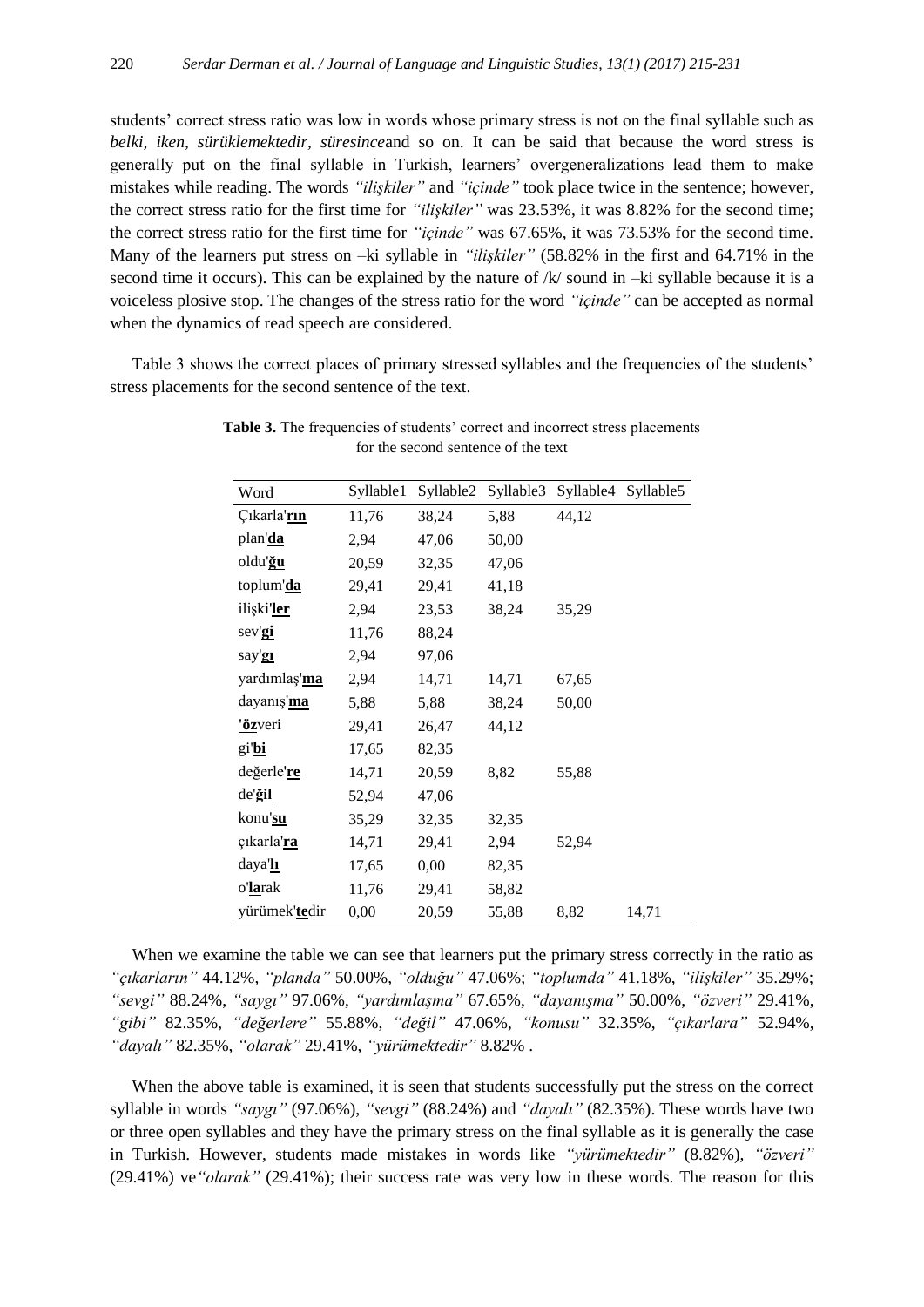could be that these words have three or more syllables with stress on a different syllable other than the final one.

Table 4 presents the correct places of primary stressed syllables and the frequencies of the students' stress placements.

| Word              | Syllable1 | Syllable2 | Syllable3 | Syllable4 | Syllable5 | Syllable6 | Syllable 7 |
|-------------------|-----------|-----------|-----------|-----------|-----------|-----------|------------|
| Bura'dan          | 0,00      | 41,18     | 58,82     |           |           |           |            |
| konu' <b>yu</b>   | 20,59     | 26,47     | 52,94     |           |           |           |            |
| şu'na             | 38,24     | 61,76     |           |           |           |           |            |
| bağlayabi'lirim   | 5,88      | 41,18     | 2,94      | 26,47     | 2,94      | 20,59     |            |
| beklentile'rin    | 23,53     | 14,71     | 29,41     | 0,00      | 35,29     |           |            |
| menfaatle'rin     | 17,65     | 35,29     | 8,82      | 5,88      | 29,41     |           |            |
| hâ'kim            | 11,76     | 88,24     |           |           |           |           |            |
| oldu'ğu           | 5,88      | 23,53     | 70,59     |           |           |           |            |
| ilişki'ler        | 8,82      | 20,59     | 44,12     | 26,47     |           |           |            |
| dünyasın'da       | 23,53     | 35,29     | 14,71     | 26,47     |           |           |            |
| in'san            | 26,47     | 73,53     |           |           |           |           |            |
| çevresindekile'ri | 11,76     | 14,71     | 20,59     | 5,88      | 8,82      | 0,00      | 38,24      |
| hu'zur            | 5,88      | 94,12     |           |           |           |           |            |
| başarısı'nın      | 5,88      | 11,76     | 23,53     | 0,00      | 58,82     |           |            |
| önün'de           | 2,94      | 11,76     | 85,29     |           |           |           |            |
| teh'dit           | 5,88      | 94,12     |           |           |           |           |            |
| o'larak           | 0,00      | 17,65     | 82,35     |           |           |           |            |
| algılayabi'lir    | 14,71     | 44,12     | 8,82      | 14,71     | 8,82      | 8,82      |            |

| Table 4. The frequencies of students' correct and incorrect stress placements |
|-------------------------------------------------------------------------------|
| for the third sentence of the text                                            |

When the table is examined it is seen that learners put the primary stress correctly for the words which formed the third sentence respectively as *"buradan"* 58.82%, *"konuyu"* 52.94%, *"şuna"* 61.76%, *"bağlayabilirim"* 2.94%, *"beklentilerin"* 35.29%, *"menfaatlerin"* 29.41%, *"hâkim"* 88.24%, *"olduğu"* 70.59%, *"ilişkiler"* 26.47%, *"dünyasında"* 26.47%, *"insan"* 73.53%, *"çevresindekileri"* 38.24%, *"huzur"* 94.12%, *"başarısının"* 58.82%, *"önünde"* 85.29%, *"tehdit"* 94.12%, *"olarak"* 17.65%, *"algılayabilir"* 8.82%.

For this sentence, learners successfully put the primary stress on the correct syllable in words *"huzur"* and *"tehdit"* (94.12%) and "*önünde"* (85.29%). This success might stem from their native language because these words, specifically *"huzur"* and *"tehdit"*, were derived from Arabic. On the other hand, the learners put the primary stress on a wrong syllable in words *"bağlayabilirim"* (2.94%), *"algılayabilir"* (8.82%), *"olarak"* (% 17.65). Like in the previous sentences, these words have three or more syllables with stress on different syllable other than the final one. In other words, the longer the word, the more likely learners are to put the primary stress on the wrong place.

Table 5 illustrates the correct places of primary stressed syllables and the frequencies of the students' stress placements for the fourth sentence of the text.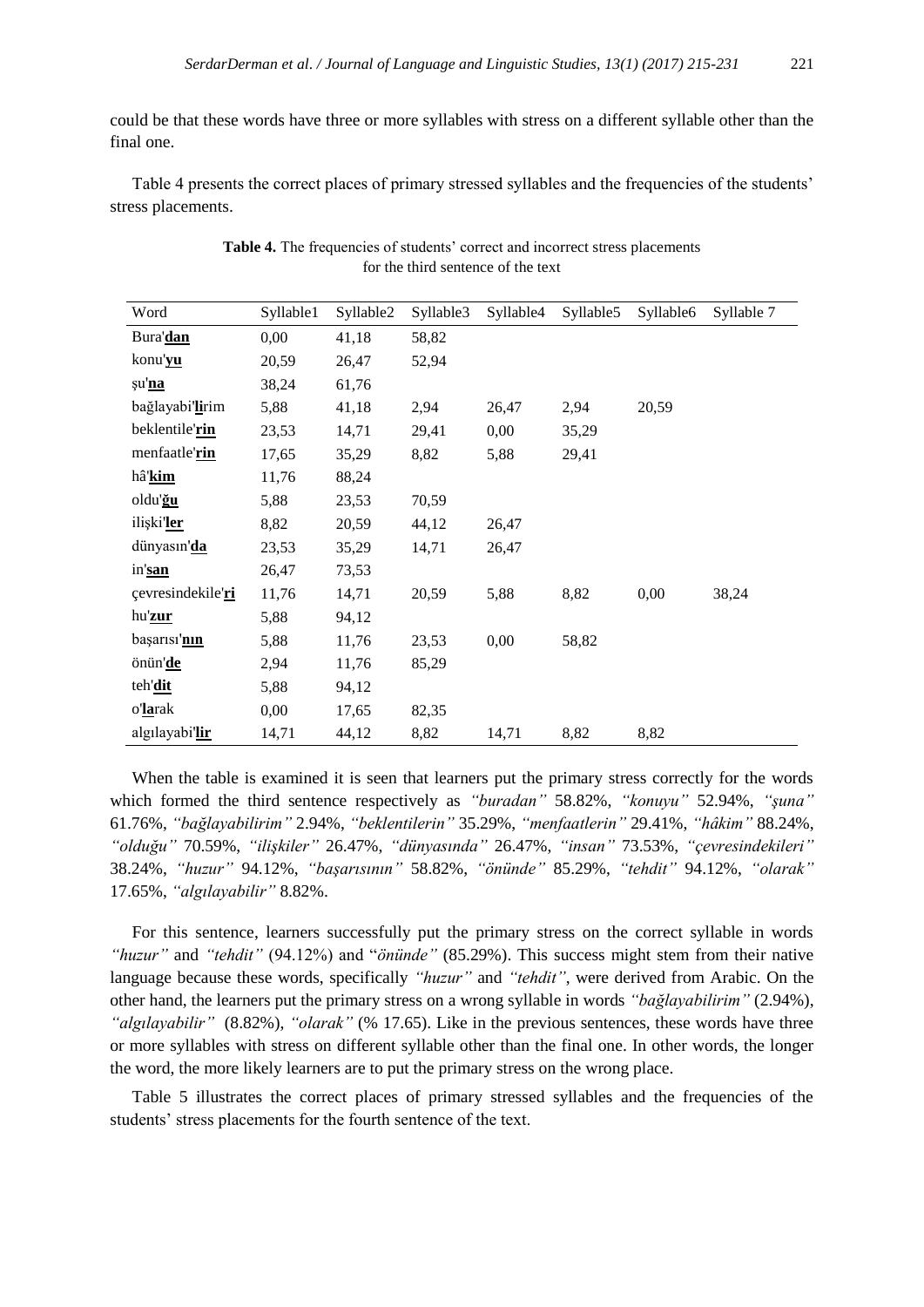| Word              | Syllable1 |       | Syllable2 Syllable3 |       | Syllable4 Syllable5 Syllable6 |       |
|-------------------|-----------|-------|---------------------|-------|-------------------------------|-------|
| 'Böylelikle       | 14.71     | 38.24 | 20.59               | 26,47 |                               |       |
| ilişkilerin'den   | 2.94      | 8.82  | 23,53               | 0.00  | 5,88                          | 58,82 |
| endi'se           | 23.53     | 35.29 | 41,18               |       |                               |       |
| du' <b>ya</b> rak | 23,53     | 11.76 | 64.71               |       |                               |       |
| insanlar'dan      | 5,88      | 14,71 | 11.76               | 67,65 |                               |       |
| uzaklaşabi'lir    | 5,88      | 32.35 | 17.65               | 29.41 | 0.00                          | 14,71 |

Table 5. The frequencies of students' correct and incorrect stress placements for the fourth sentence of the text

It is clear from the table that learners' correct placement of the primary stress frequencies are 14.71% for *"böylelikle"*, 58.82% for *"ilişkilerinden"*, 41.18% for *"endişe"*, 11.76% for *"duyarak"*, 67.65% for *"insanlardan"*, 14.71% for *"uzaklaşabilir"*.

The most successfully stressed words for the fourth sentence were *"insanlardan"*(67.75%) and *"ilişkilerinden"*(58.82%). Although these words have more than three syllables, learners placed the correct stress on the right syllable. This can be explained by the nature of –den/–dan ablative suffixes since they are among stressed affixes. However, similar to the previous sentences, we can see that learners again had the most mistaken stress placement on the words with three or more syllables like *"duyarak"* (11.76%) and *"uzaklaşabilir"* (14.71%).

Table 6 demonstrates the correct places of primary stressed syllables and the frequencies of the students' stress placements.

| Word                        | Syllable1 |       |       |       | Syllable2 Syllable3 Syllable4 Syllable5 Syllable6 |       |
|-----------------------------|-----------|-------|-------|-------|---------------------------------------------------|-------|
| Yalnız'lık                  | 11,76     | 20,59 | 67,65 |       |                                                   |       |
| fer'din                     | 23,53     | 76,47 |       |       |                                                   |       |
| di'ğer                      | 26,47     | 73,53 |       |       |                                                   |       |
| insan' <b>lar</b> la        | 11,76     | 26,47 | 2,94  | 58,82 |                                                   |       |
| münasebe'ti                 | 2,94      | 11,76 | 14,71 | 20,59 | 50,00                                             |       |
| sirasin' <b>da</b>          | 11,76     | 20,59 | 8,82  | 58,82 |                                                   |       |
| yaşa'nan                    | 11,76     | 17,65 | 70,59 |       |                                                   |       |
| problemler'den              | 0,00      | 26,47 | 17,65 | 5,88  | 50,00                                             |       |
| kaynaklanmak' <b>ta</b> dır | 17,65     | 38,24 | 14,71 | 8,82  | 8,82                                              | 11,76 |

Table 6. The frequencies of students' correct and incorrect stress placements for the fifth sentence of the text

When it is examined, it is seen that learners put the primary stress correctly for the words which formed the fifth sentence as *"yalnızlık"* (67.65%), *"ferdin"* (76.47%), *"diğer"* 73.53%, *"insanlarla"* (2.94%), *"münasebeti"* (50.00%), *"sırasında"* (58.82%), *"yaşanan"* (70.59%), *"problemlerden"* (50.00%), *"kaynaklanmaktadır"* (8.82%).

It was observed that learners pronounced the words *"ferdin"* (76.47%), *"diğer"* (73.53%), *and "yalnızlık"* (67.65%) by placing the correct stress. On the other hand, they put the stress on the wrong syllables in the words "insanlarla" (2.94%) and "kaynaklanmaktadır" (8.82%). Along with the words in the four previous sentences, the correct stress rates are high in two or three syllable words having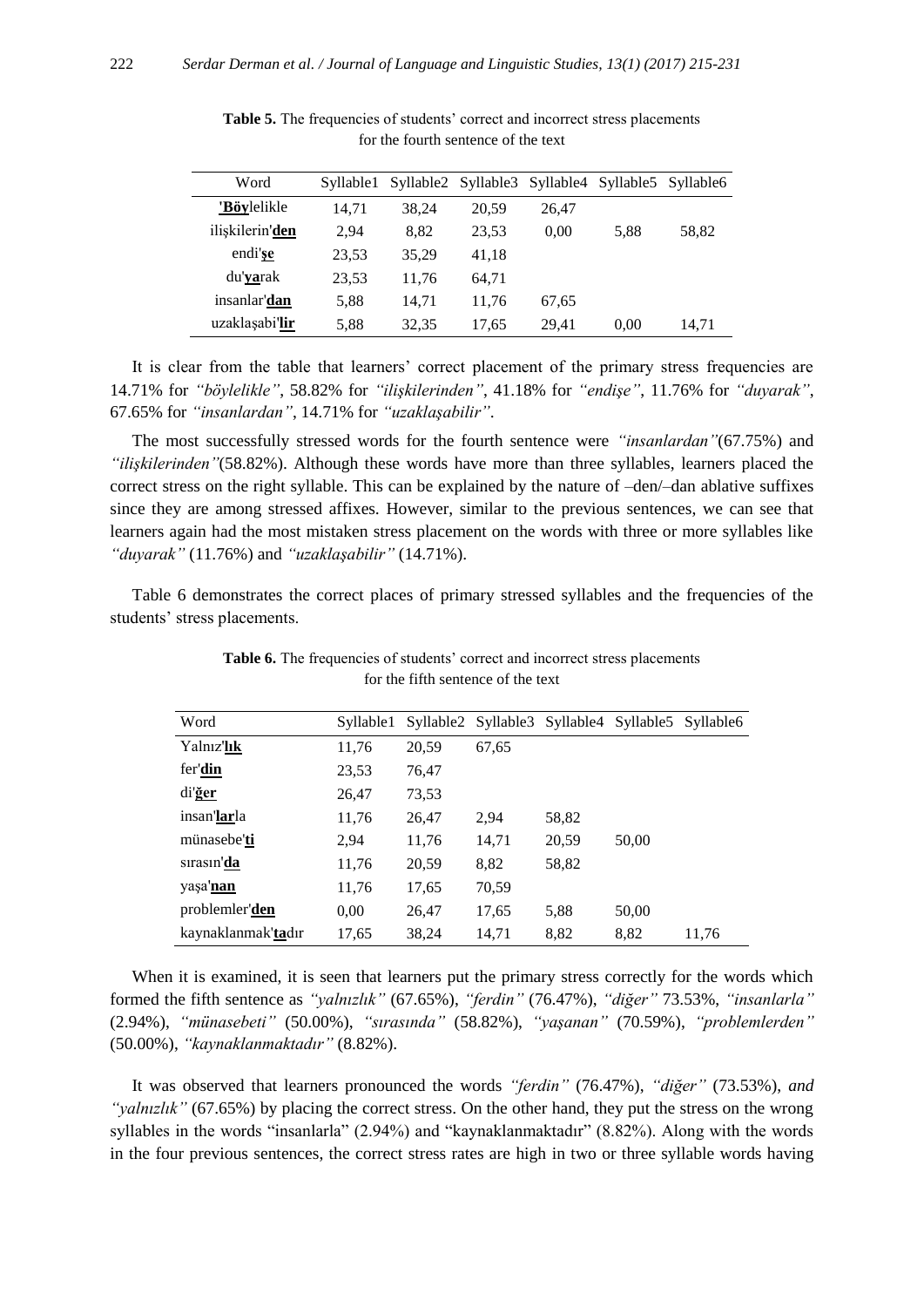primary stress on the final syllable. Nevertheless, the correct stress rates are too low in three or more syllable words having primary stress on syllables other than the final.

Table 7 shows the correct places of primary stressed syllables and the frequencies of the students' stress placements for the last sentence of the text.

| Word            | Syllable1 |       |       |       | Syllable2 Syllable3 Syllable4 Syllable5 Syllable6 |       |
|-----------------|-----------|-------|-------|-------|---------------------------------------------------|-------|
| 'ise            | 61,76     | 38.24 |       |       |                                                   |       |
| ço'ğu           | 23,53     | 76.47 |       |       |                                                   |       |
| za' <b>man</b>  | 23,53     | 76,47 |       |       |                                                   |       |
| anlaşı'lamamak  | 5,88      | 0.00  | 8,82  | 17,65 | 14.71                                             | 52,94 |
| anla'yamamaktan | 8,82      | 8,82  | 14,71 | 2.94  | 5,88                                              | 58,82 |
| ile'ri          | 5,88      | 20,59 | 73,53 |       |                                                   |       |
| gelmek'tedir    | 32,35     | 47,06 | 20,59 | 0.00  |                                                   |       |

Table 7. The frequencies of students' correct and incorrect stress placements for the sixth sentence of the text

When we examine the table we can see that learners put the primary stress correctly in the ratio as*ise"* (61.67%), *"çoğu"* (76.47%), *"zaman"* (76.47%), *"anlaşılamamak"* 17.65%, *"anlayamamaktan"* (14.71%), *"ileri"* (73.53%) and *"gelmektedir"* (20.59%).

As is clear from the table, learners put the primary stress more successfully in the words *"çoğu"* (76.47%), "*zaman"* (76.47%) and *"ise"* (61.76%). They were least successful with the words *"anlaşılamamak"* (17.65%) and *"anlayamamak"* (14.71%) in this sentence, because these words are the noun form of negative compound verbs, and this complex structure may lead learners to place the stress on the wrong syllable.

Table 8 below presents the frequency of average correct stress for each sentence.

| Sentence number              | Average correct stress $(\%)$ |  |
|------------------------------|-------------------------------|--|
|                              | 45.10                         |  |
|                              | 52.29                         |  |
|                              | 54.90                         |  |
| 4                            | 34.80                         |  |
|                              | 50.98                         |  |
| 6                            | 48.74                         |  |
| Total average correct stress | 47.80                         |  |

**Table 8.** The frequency of average correct stress per sentence

As can be seen in Table 8, the general average correct stress placement score of the learners is 47.80%, which can be said to be low according to their proficiency levels. The reason for this could be the lack of training about the relation between the stress and meaning of a word. In addition to this, the framework for teaching Turkish as a foreign/second language does not contain a detailed syllabus for teaching suprasegmental features.

Table 9 shows the correct pause rates for each student.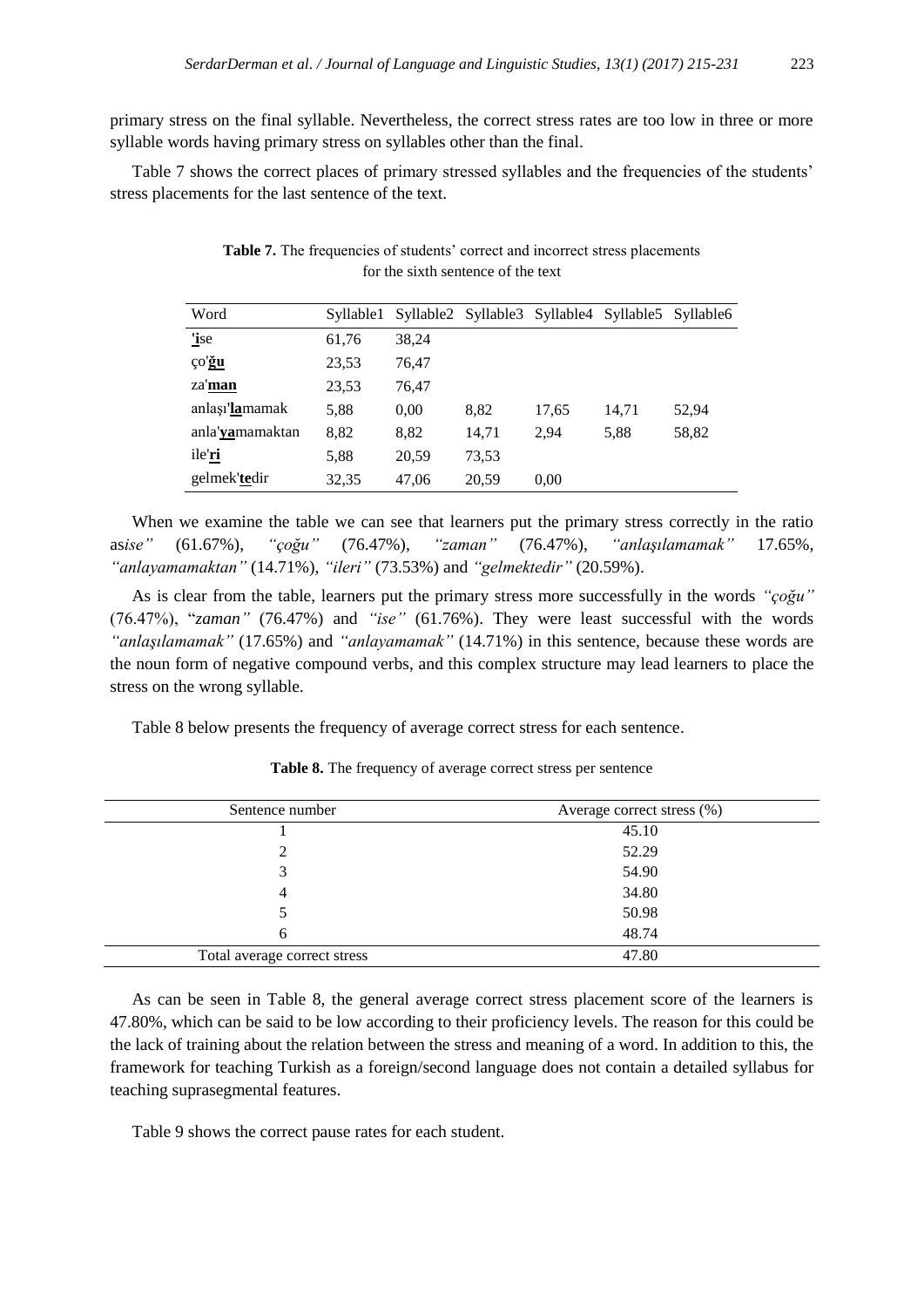| Student<br>number | Correct pause rate<br>(% ) | Student<br>number | Correct pause<br>rate $(\%)$ |
|-------------------|----------------------------|-------------------|------------------------------|
| $\mathbf{1}$      | 16.67                      | 18                | 53.33                        |
| 2                 | 60.87                      | 19                | 41.46                        |
| 3                 | 50.00                      | 20                | 36.36                        |
| $\overline{4}$    | 44.00                      | 21                | 35.00                        |
| 5                 | 56.00                      | 22                | 29.79                        |
| 6                 | 44.00                      | 23                | 28.57                        |
| 7                 | 50.00                      | 24                | 32.56                        |
| 8                 | 38.46                      | 25                | 31.11                        |
| 9                 | 32.65                      | 26                | 41.18                        |
| 10                | 65.38                      | 27                | 31.25                        |
| 11                | 42.86                      | 28                | 32.00                        |
| 12                | 31.58                      | 29                | 35.00                        |
| 13                | 51.85                      | 30                | 38.64                        |
| 14                | 45.16                      | 31                | 38.46                        |
| 15                | 37.14                      | 32                | 32.65                        |
| 16                | 35.14                      | 33                | 32.35                        |
| 17                |                            | 34                | 38.24                        |
|                   | Total average              |                   | 39.69                        |

**Table 9.** Correct pause rates for each student

As it is shown, the highest correct pause rate was found to be 65.38% and the lowest correct pause was 16.67%, and total average rate was 39.69%.

Table 10 presents the missing pause rates for each student.

| Student<br>number | Missing pause rate<br>(% ) | Student<br>number | Missing pause rate<br>(% ) |
|-------------------|----------------------------|-------------------|----------------------------|
| 1                 | 83,33                      | 18                | 22,22                      |
| $\overline{2}$    | 22,22                      | 19                | 5,56                       |
| 3                 | 55,56                      | 20                | 11,11                      |
| 4                 | 38,89                      | 21                | 22,22                      |
| 5                 | 22,22                      | 22                | 22,22                      |
| 6                 | 38,89                      | 23                | 22,22                      |
| 7                 | 16,67                      | 24                | 22,22                      |
| $\,$ 8 $\,$       | 16,67                      | 25                | 22,22                      |
| 9                 | 11,11                      | 26                | 22,22                      |
| 10                | 5,56                       | 27                | 16,67                      |
| 11                | 16,67                      | 28                | 11,11                      |
| 12                | 0,00                       | 29                | 22,22                      |
| 13                | 22,22                      | 30                | 5,56                       |
| 14                | 22,22                      | 31                | 16,67                      |

**Table 10.** Missing pause rates for each learner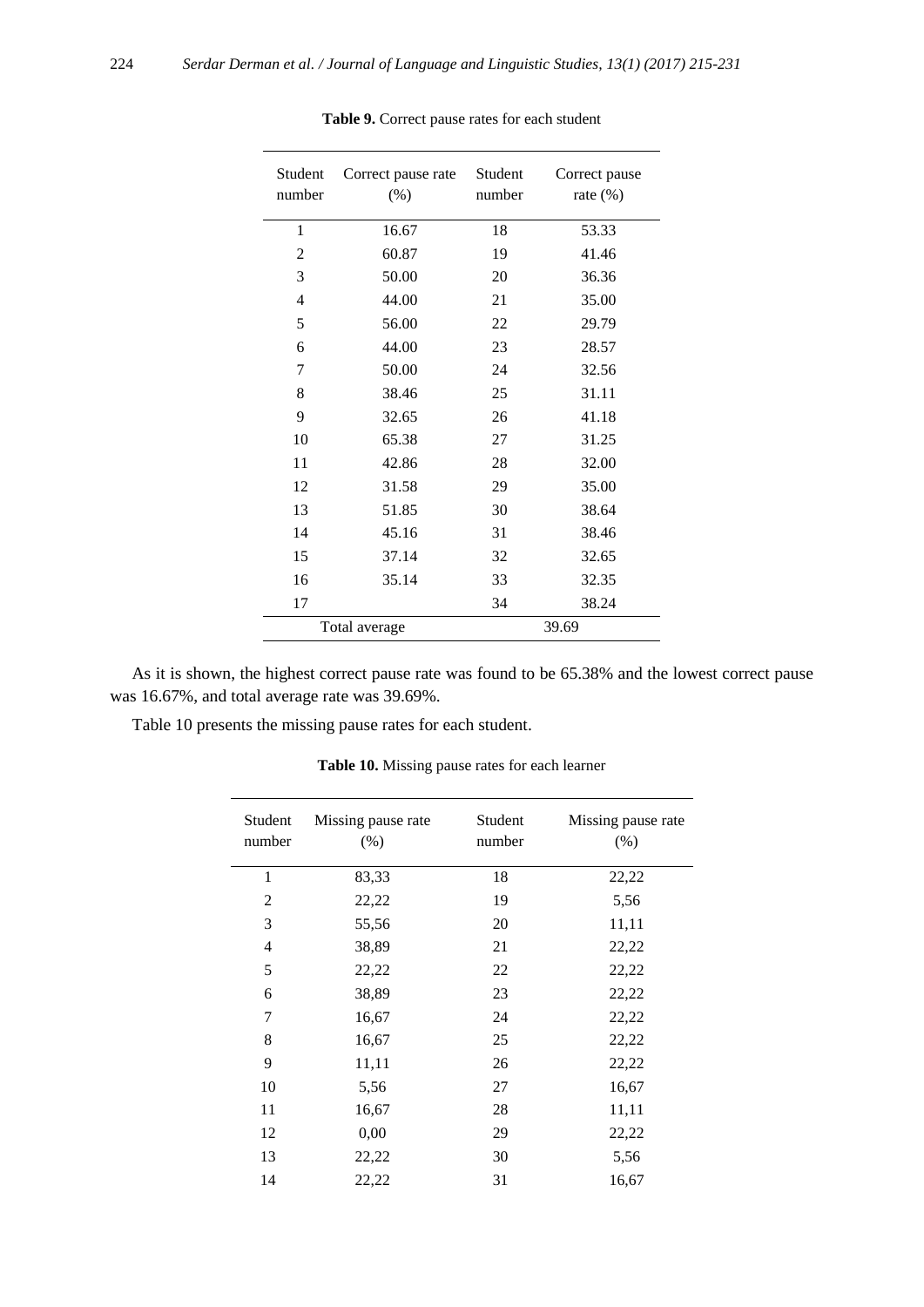| 15 | 27,78         | 32 | 11,11 |
|----|---------------|----|-------|
| 16 | 27,78         | 33 | 38,89 |
| 17 | 11,11         | 34 | 27,78 |
|    | Total average |    | 22,39 |

As is clear from the table, the highest missing pause rate was found to be 83.33% and the lowest missing pause was 0.00%, and total average rate was found as 22.39%.

The following table shows the pause insertion rates for each student.

| Student       | Pause insertion rate<br>$(\%)$ | Student | Pause insertion rate<br>$(\% )$ |
|---------------|--------------------------------|---------|---------------------------------|
| 1             | 20,27                          | 18      | 18,92                           |
| 2             | 12,16                          | 19      | 32,43                           |
| 3             | 10,81                          | 20      | 37,84                           |
| 4             | 18,92                          | 21      | 35,14                           |
| 5             | 14,86                          | 22      | 44,59                           |
| 6             | 18,92                          | 23      | 47,30                           |
| 7             | 20,27                          | 24      | 39,19                           |
| 8             | 32,43                          | 25      | 41,89                           |
| 9             | 44,59                          | 26      | 27,03                           |
| 10            | 12,16                          | 27      | 44,59                           |
| 11            | 27,03                          | 28      | 45,95                           |
| 12            | 52,70                          | 29      | 35,14                           |
| 13            | 17,57                          | 30      | 36,49                           |
| 14            | 22,97                          | 31      | 32,43                           |
| 15            | 29,73                          | 32      | 44,59                           |
| 16            | 32,43                          | 33      | 31,08                           |
| 17            | 20,27                          | 34      | 28,38                           |
| Total average |                                | 30,33   |                                 |

**Table 11.** Pause insertion rates for each student

As presented in Table 11, the highest rate was found as 52.70%; the lowest pause insertion rate was found as 10.81%. The total average pause insertion rate was found as 30.33%.

Total incorrect pause rates for each student are given in Table 12.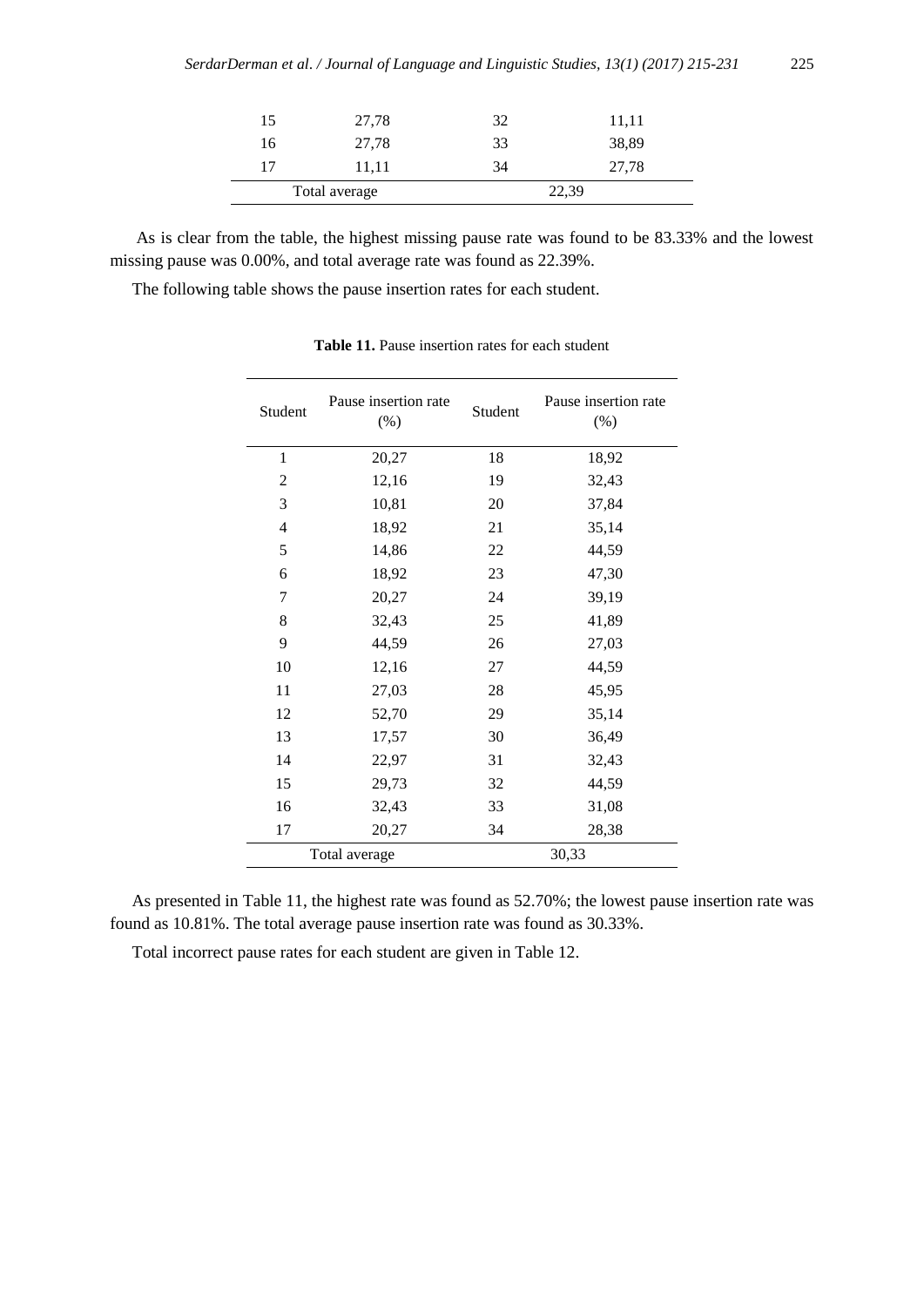| Student        | Incorrect pause rate<br>$(\% )$ | Student | Incorrect pause rate<br>(% ) |
|----------------|---------------------------------|---------|------------------------------|
| $\mathbf{1}$   | 83,33                           | 18      | 46,67                        |
| $\overline{2}$ | 39,13                           | 19      | 58,54                        |
| 3              | 50,00                           | 20      | 63,64                        |
| $\overline{4}$ | 56,00                           | 21      | 65,00                        |
| 5              | 44,00                           | 22      | 70,21                        |
| 6              | 56,00                           | 23      | 71,43                        |
| 7              | 50,00                           | 24      | 67,44                        |
| 8              | 61,54                           | 25      | 68,89                        |
| 9              | 67,35                           | 26      | 58,82                        |
| 10             | 34,62                           | 27      | 68,75                        |
| 11             | 57,14                           | 28      | 68,00                        |
| 12             | 68,42                           | 29      | 65,00                        |
| 13             | 48,15                           | 30      | 61,36                        |
| 14             | 54,84                           | 31      | 61,54                        |
| 15             | 62,86                           | 32      | 67,35                        |
| 16             | 64,86                           | 33      | 67,65                        |
| 17             | 48,39                           | 34      | 61,76                        |
| Total average  |                                 | 59,96   |                              |

**Table 12.** Total incorrect pause rates for each student

The highest total incorrect rate was found as 83.33% and the lowest as 34.62%. The total average incorrect rate for all pause categories was found as 59.96%.

### **4. Discussion**

One of the topics that both students and teachers have difficulties in teaching/learning Turkish as a foreign/second language is teaching/learning word or sentence stress in speaking and reading. In some languages like Arabic and French, stress is more explicit when compared to Turkish and it is claimed that the stress system in Turkish is not that clear (Dilaçar, 1964). Stress is more flexible in Turkish. It could be thought that this flexibility arises from having more vowels and soft consonants. Stress differences among syllables are not that many in Turkish. For this reason, differentiating or determining the stressed syllable is difficult. It could be determined by pronouncing each syllable separately (Dursunoğlu, 2006).

Inflectional or derivational suffixes can change either the part of speech or the meaning of the base. That is to say, the affix that determines the limits of the meaning or the class of a word is at the end; root, base and stem are some kind of signified, suffix is a kind of signifier (Börekçi, 2005). From this point of view, it could be said that our participants were more successful with the words having stressed syllable at the end, and the affixes that take the stress placed at the end. Findings shown in tables illustrate that participants' stress ratio are high with such words. Examples like " ihtiyaç (76.47%), dönük (91.18%), toplum (64.71%), sevgi (88.24%), saygı (97.06%), gibi (82.35%), hâkim (88.24%), insan (73.53%), huzur (94.12%), tehdit (94.12%) support this view.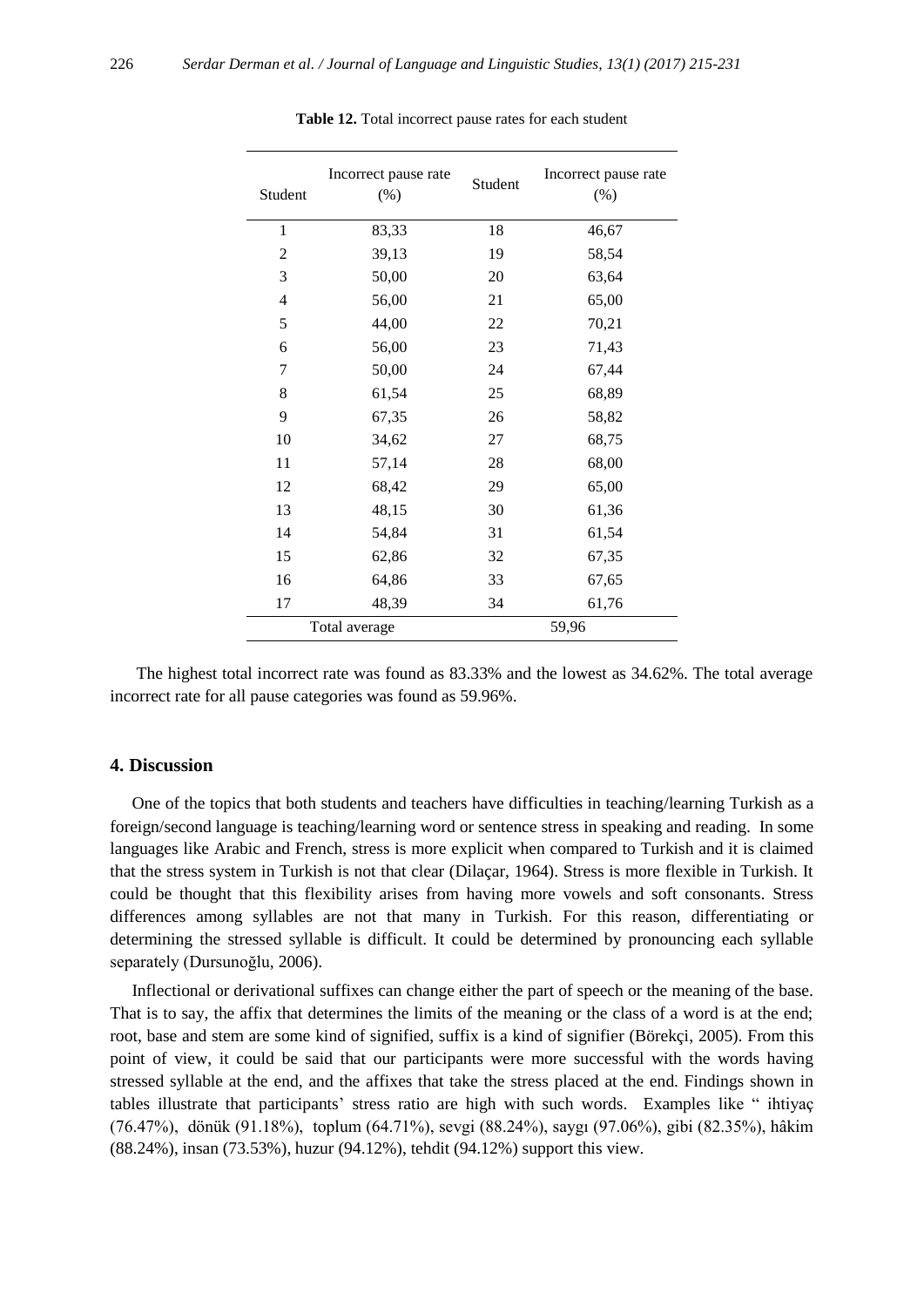Similarly, their correct stress placement ratio is also high with the words having affixes that take the stress on the syllable they are in. Cases of nouns like dative, accusative, nominative etc. could be shown as examples as in: bireyi (67.65%), içinde (73.53%), yalnızlığa (61.56%), konuyu (52.94%), şuna (61.76%), olduğu (70.59%), başarısının (58.82%), önünde (85.29%), ilişkilerinden (58.82%), insanlardan (67.65%), sırasında (58.82%).

To make it clear, it would be better to have a look at words with affixes that do not take the stress on the syllable they are in. The participants' correct placement of the stress rate is quite low in these words such as "süresince (14.71%), belki (17.65%), iken (17.65%), giderek (38.245), özveri (29.41%), olarak (29.41%), olarak (17.65%), duyarak (11.76%). When we examine stress placement for these words, we can see that students put stress generally on the final syllable "süresince (55.88%), belki (82.35%), iken (82.35%), giderek (52.94%), özveri (44.12%), olarak (58.82%), olarak (82.35%), duyarak (64.71%). At this point, we could say that learners overgeneralize words stress and put it on the final syllable.

Another problem that learners face in stress while learning Turkish is that it has multi-syllable word structures because of its agglutinative nature. Herein, examining learners' stress placements in words with three or more syllables would be beneficial. It can be seen from the tables that learners' success rate is decreasing in words with more than three syllables such as "insanların (11.76%; 35.29%; 5.88%; 47.06%), sürüklemektedir (11.76%; 44.12%; 8.82%; 11.76%; 5.88%; 17.65%), dünyasında (23.53%; 35.29%; 14.71%; 26.47%), algılayabilir (14.71%; 44.12%; 8.82%; 14.71%; 8.82%; 8.82%)".

Specifically, when the number of syllable increases, the number of wrong stress placement also increases, and this can be associated with the difficulty of pronunciation of multi-syllabic words. In addition to this, when learners' incorrect pause rates were taken into consideration, it was observed that learners insert pauses before the words they had difficulty in stress placements. In his study, Demirci (2015) stated that after acquiring an inflected language, Syrian students had some pronunciation and reading problems while learning Turkish which is an agglutinative one. The more the affixes added to the word, the more syllables and sounds that word has; thus, Syrian students have difficulties with the pronunciation and stress placement in multi-syllable words.

High correct stress placement in the Arabic-origin words like huzur and tehdit (see table 5) could be connected with their native language, Arabic. The main factor is not having the same or similar stress placement system in both languages but the main important factor could be explained in a way that learners do not have difficulties in the pronunciation of those words because they are loanwords, actually from their own native language. Sezer (1981) explains what type of words has non-final stress in Turkish.

The average success rate for stress was found to be 47.80%. This ratio shows that students failed to put the primary stress on the correct syllable. The success rates found in similar studies reveal that foreign language teaching has some problems in teaching pronunciation. In their study, Demir and Güleç (2015) investigated the pronunciation of American students learning Turkish and they concluded that the students lack in pronunciation and stress of Turkish words and sentences. In addition to this, it could be claimed that students see reading aloud similar to speaking and this might cause anxiety and failure. Karçiç and Çetin (2015) also had similar findings.

Celebi (2014) carried out a study on making suprasegmental units visible for the correct pronunciation of homonymic words. His aim was to identify the difference of some homonymic words in Turkish in terms of suprasegmental units. According to his findings, he recommends foreigners practice different accents to develop their speaking skills through making the suprasegmental units visible in terms of accent, intonation, tune and pause.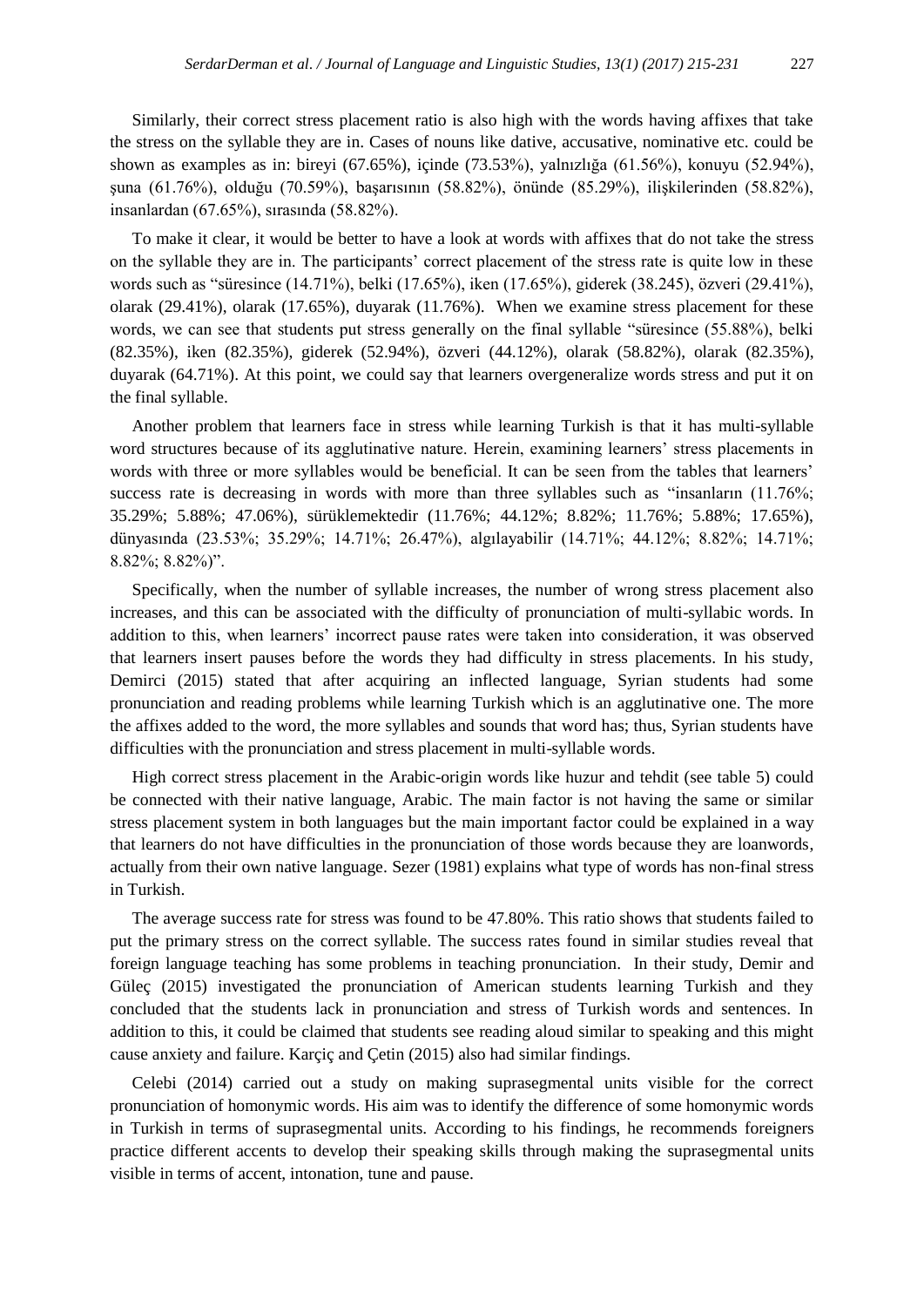Çerçi (2014), in his study, examined secondary school Turkish students' pronunciation, stress and intonations and found out that even Turkish students have difficulties in these subjects in their native language. As mentioned before, this finding also supports the idea that Turkish does not have certain stress system, and teaching this flexible stress system is one of the problematic issues in teaching Turkish. In another study, Çerçi (2015) studied a similar issue to reveal teachers' views on the assessment of speaking skills, and claimed that Turkish language teachers did not have the necessary competence to assess speaking skills because they lacked the knowledge of suprasegmental features and some other pedagogical skills.

#### **5. Conclusions**

In our study, learners' average correct pause rates was 39.69%; their average missing pause rate was 22.39%; their pause insertion rate was 30.33% and their total number of incorrect pause rate was 59.96%. According to these results, it is clear that learners' success rate for pause is low and their total incorrect pause rate is high. This shows that learners pause in order to make reading or pronunciation easy for themselves; they do not take the features of Turkish into consideration. These results also reveal that they lack in fluent reading skills, interpretation of the text and the functions of the punctuations.

The findings of this present study reveal that there are some deficiencies in teaching pronunciation in teaching Turkish as a foreign language. Büyükikiz (2014) examined the thesis and dissertations on teaching Turkish as a foreign language and asserted that there are few studies related to teaching speaking or pronunciation. To conclude, it can be claimed that stress, intonation, pause and pronunciation should be integrated in teaching speaking.Kılıç (2013) states that awareness should be raised as to the necessity of making one's speech prosodically similar to that of the native speakers of the L2. To eliminate or overcome these problems the following suggestions could be considered:

- 1. Sources for teaching Turkish as a foreign language should include practical activities designed specifically for pronunciation.
- 2. Audio-visual materials should be used for pronunciation and speaking activities.
- 3. While teaching grammar, the relation between meaning and pronunciation (and also suprasegmental features) should be taught by functional grammar teaching instead of grammar based teaching.
- 4. Teachers should try to develop or adapt some specific activities to make their students competent in pronunciation and suprasegmentals.
- 5. Some studies should be carried on teaching IPA symbols and the use of teaching materials prepared with these symbols.
- 6. Dictionary of Turkish pronunciation for TSL/TFL learners should be prepared.
- 7. Various experimental studies applying different teaching techniques should be carried out.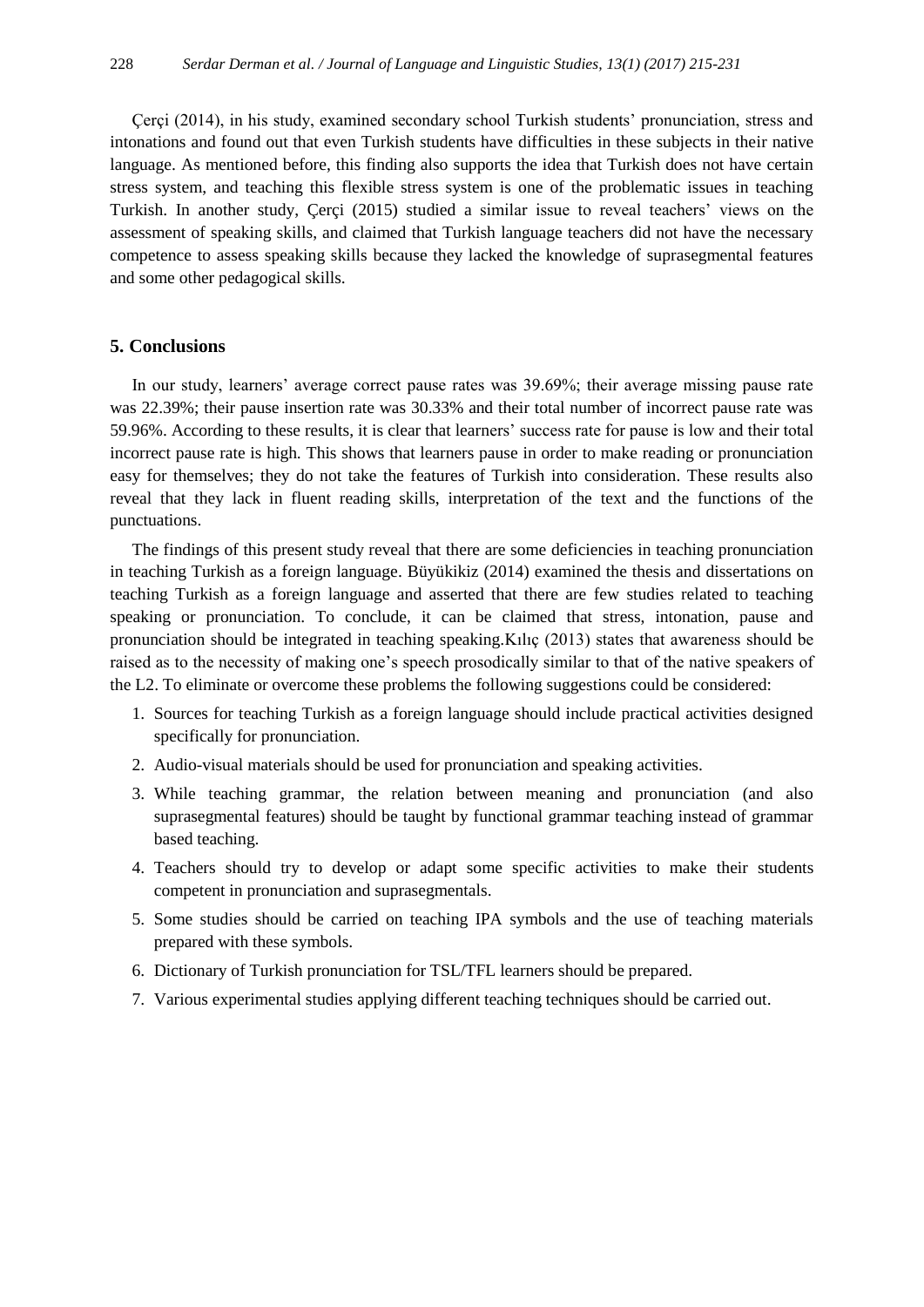#### **References**

- Avery, P., & Ehrlich, S. (1992). *Teaching American English pronunciation*. Oxford: Oxford University Press.
- Boersma, P.&Weenink, D. (2014).Praat: doing phonetics by computer [Computer program]. Version 5.4.01, retrieved 15November 2014 from http://www.praat.org/
- Börekçi, M. (2005).Türkçede vurgu-tonlama-ölçü-anlam ilişkisi. *Atatürk Üniversitesi Kazım KarabekirEğitimFakültesiDergisi*, *12*, 187-207.

Büyükikiz, K. K. (2014). YabancılaraTürkçeÖğretimiAlanındaHazırlananLisansüstüTezlerÜzerineBirİnceleme. *Mustafa Kemal ÜniversitesiSosyalBilimlerEnstitüsüDergisi*, *11*(25), 213-237.

Celebi, S. (2014).Making supra-segmental units visible for the correct pronunciation of homonymic words in teaching Turkish to foreigners. - *Turkish Studies- International Periodical For The Languages, Literature and History of Turkish or Turkic 9* (9), 367-380.

Collins, B. &Mees, I. (2013).*Practical Phonetics and Phonology* (3rd ed.). London: Routledge.

Coşkun, M. M. V. (2009). Ana dilieğitimindeparçalarüstübirimlerinönemiveteknolojidestekliolarakkavratilmasi.*Bilig*, *48*, 41-52.

Çelik, M. (2001).Teaching English Intonation to EFL/ESL Students.*The Internet TESL Journal.VII*  (12). Retrieved on April 3, 2016 from<http://iteslj.org/Techniques/Celik-Intonation.html>

- Çerçi, A. (2014). Telaffuzvurguvetonlamakonularınındinlemedestekliöğretimi.*Turkish Studies-International Periodical For The Languages, Literature and History of Turkish or Turkic*, 9 (3), 467-485.
- Çerçi, A. (2015). Türkçeöğretmenlerininöğrencilerinkonuşmabecerisiniölçmevedeğerlendirmeyeilişkingörüşleri.*Ulu slararasıSosyalveEğitimBilimleriDergisi*. 2 (4), 186-204.
- Demir, T. &Güleç, İ. (2015). ABD UyrukluÖğrencilerin A1 DüzeyindeTürkçe Ünlü SesletimindeKarşılaştıklarıOrtakSorunlar, KoçÜniversitesiÖrneği. Paper presented at *IV. Sakarya'daEğitimAraştırmalarıKongresi*.Sakarya, December 14. 120-133
- Demirci, 1992. M. M. (2015).B1 seviyesindeTürkçeöğrenenSuriyeliöğrencilerinsesliokumabecerisiyleilgilitespitler.*Turkish Studies-International Periodical For The Languages, Literature and History of Turkish or Turkic*, 10(7), 333-358
- Dilaçar, A. (1964). *Türkdilinegenelbirbakış*. Ankara: TürkTarihKurumuBasımevi.

Dursunoğlu, H. (2006). TürkiyeTürkçesindevurgu. *Atatürk ÜniversitesiSosyalBilimlerEnstitüsüDergisi*, 7(1), 267-276.

- Finch, G. (2000).*Linguistic Terms andConcepts*. London: Macmillan Press.
- Goldman Eisler, F. (1968).*Psycholinguistics; Experiments in Spontaneous Speech*. London: Academic Press.
- Hismanoglu, M. (2012).Teaching word stress to Turkish EFL (English as a Foreign Language) learners through internet-based video lessons.*US-China Education Review* A 1, 26-40.
- Hudson, G. (2000). *Essential Introductory Linguistics*.Massachussets: Blackwell Publishers.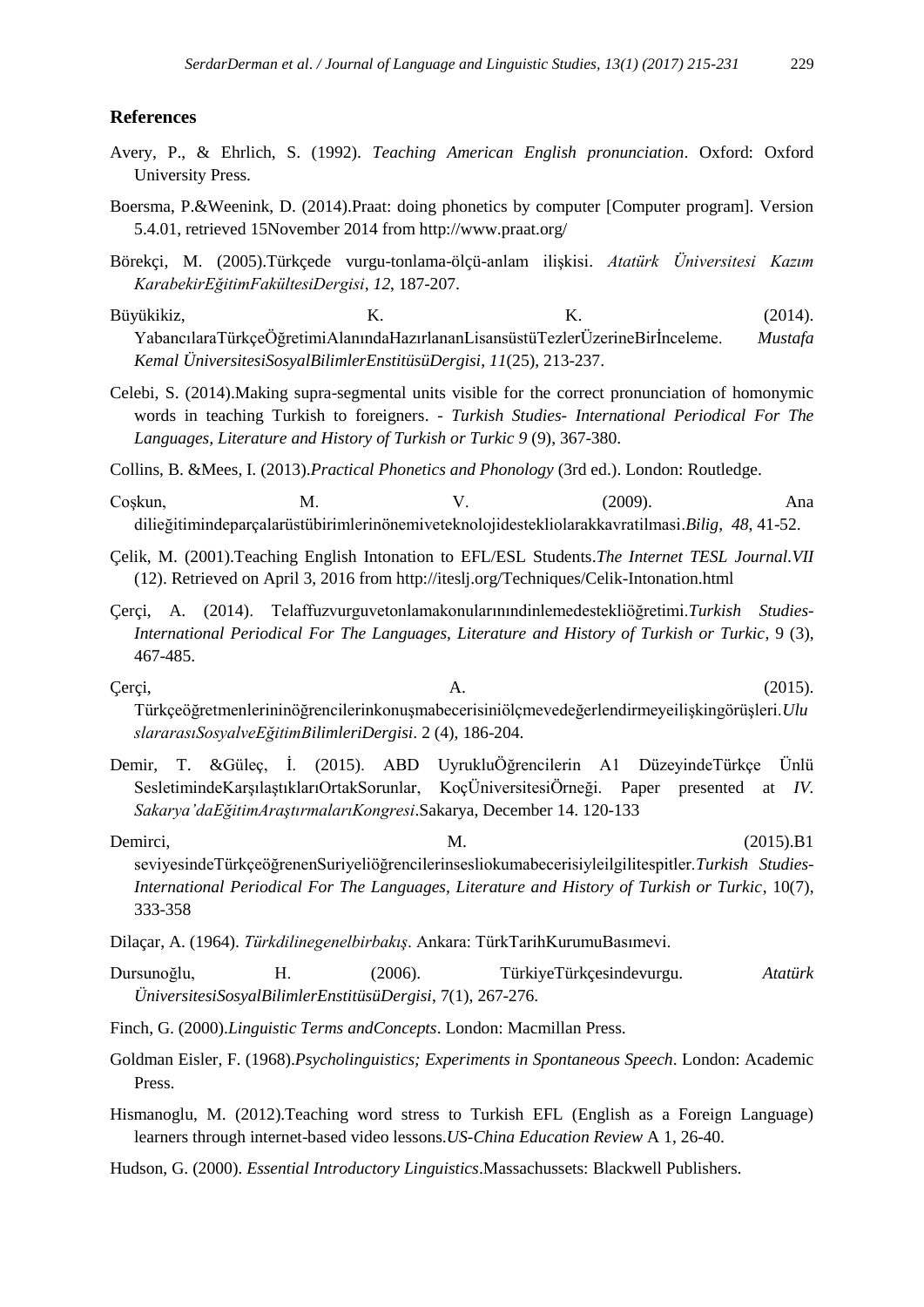Karasar, N. (1998). *Bilimselaraştırmayöntemi*. Ankara: Nobel YayınDağıtım.

- Karçiç,  $A.$  A.  $\&$  Qetin,  $\&$  M. (2015).YabancıdilTürkçeöğrenimindekonuşmabecerisiningelişiminiengelleyenkaygılarüzerine (BosnaHersekörneğinde).*Turkish Studies- International Periodical For The Languages, Literature and History of Turkish or Turkic*, *10*(11), 971-986.
- Kılıç, M. (2013). Pausing preceding and following adverbial clause conjunctions in English: A comparative study of Turkish and native speakers of English. Unpublished doctoral dissertation, Çukurova University, Adana.
- Kurt, M. &Temur, N. (Ed.).(2013). *GaziÜniversitesiYabancılariçinTürkçe*. Ankara: KalkanMatbaası.
- Ladefoged, P. (2006). *A Course in Phonetics (5th ed)*. Boston: Thomson Wadsworth.
- Morley, J. (1991). The pronunciation component in teaching English to speakers of other languages.*TESOL Quarterly, 25*, 481-520.
- Özbay, M. &Çetin, D. (2011).DinlemeBecerisininGeliştirilmesindeProzodikFarkındalığınÖnemi. *MuğlaÜniversitesiSosyalBilimlerEnstitüsüDergisi*, *26*, 155-175.
- Schwanenflugel, Paula J., Anne Marie Hamilton, Melanie R. Kuhn, Joseph M. Wisenbaker, & Steven A. Stahl. (2004).Becominga fluent reader: Reading skill and prosodic features in the oral reading of young readers. *Journal of educational psychology 96* (1),119–129.doi: <http://dx.doi.org/10.1037/0022-0663.96.1.119>
- Sezer, E. (1981). On non-final stress in Turkish.*Journal of Turkish studies*, 5, 61-69.
- Taylor, P. & Black, A. V. (1998). Assigning phrase breaks from Part-of-Speech sequences, *Computer Speech and Language*, *12* (2), 99-117.
- Vogel, M, I. (1986). *Prosodic phonology*.Dordrechet: Foris
- Zellner, B. (1994). Pauses and the temporal structure of speech, in E. Keller (Ed.) *Fundamentals of speech synthesis and speech recognition*. (pp. 41-62). Chichester: John Wiley. Retrieved on April 4, 2016 from [https://www.semanticscholar.org/paper/Pauses-and-the-Temporal-Structure-of-](https://www.semanticscholar.org/paper/Pauses-and-the-Temporal-Structure-of-Speech-3-Zellner/676860d1fb812ab8f22196fc5f67d1fb5452456d/pdf)[Speech-3-Zellner/676860d1fb812ab8f22196fc5f67d1fb5452456d/pdf](https://www.semanticscholar.org/paper/Pauses-and-the-Temporal-Structure-of-Speech-3-Zellner/676860d1fb812ab8f22196fc5f67d1fb5452456d/pdf)

## TürkçeyiyabancıdilolaraköğrenenArapöğrencilerinsesliokumalarınınvurguvedur akbakımındanincelenmesi

## **Öz**

- AnlamınaktarılmasındaönemliroloynamasınarağmenparçalarüstübirimleryabancılaraTürkçeöğretimindeihmaledil enkonulardanbiridir.Bu calışma, calisma, calisma, calisma, calisma, calisma, calisma, calisma, calisma, calisma, calisma, calisma, calisma, calisma, calisma, calisma, calisma, calisma, calisma, calisma, calisma, calisma, c
- yabancıdilolarakTürkçeöğrenenArapöğrencilerinsesliokumalarınıparçalarüstübirimlerdenvurguvedurakbakımınd anbetimlemeyiamaçlamaktadır. Bu çerçevede Gaziantep ÜniversitesiTürkçeÖğretimMerkezi (TÖMER)'de B2 seviyesindeöğrenimgören 34 SuriyeliöğrenciyeAvrupaBirliğiDilÖğretimPortfolyosunauygunolarak B2 seviyesindekikitapsetindenseçilenbirmetinüzerindesesliokumayaptırılmıştır.
- Öğrencilerinseskayıtlarıgürültüdenyalıtılmışbirortamdaseskayıtcihazınakaydedilmiştir.

EldeedilenseskayıtlarıPraatve Cool Edit yazılımlarıkullanılarakçözümlenmiştir. Öğrencilerinokumalarınaaitvurguveduraklaruzmanlarcabelirlenenkriterlerbazalınıpkarşılaştırılmıştır.Öğrencilere